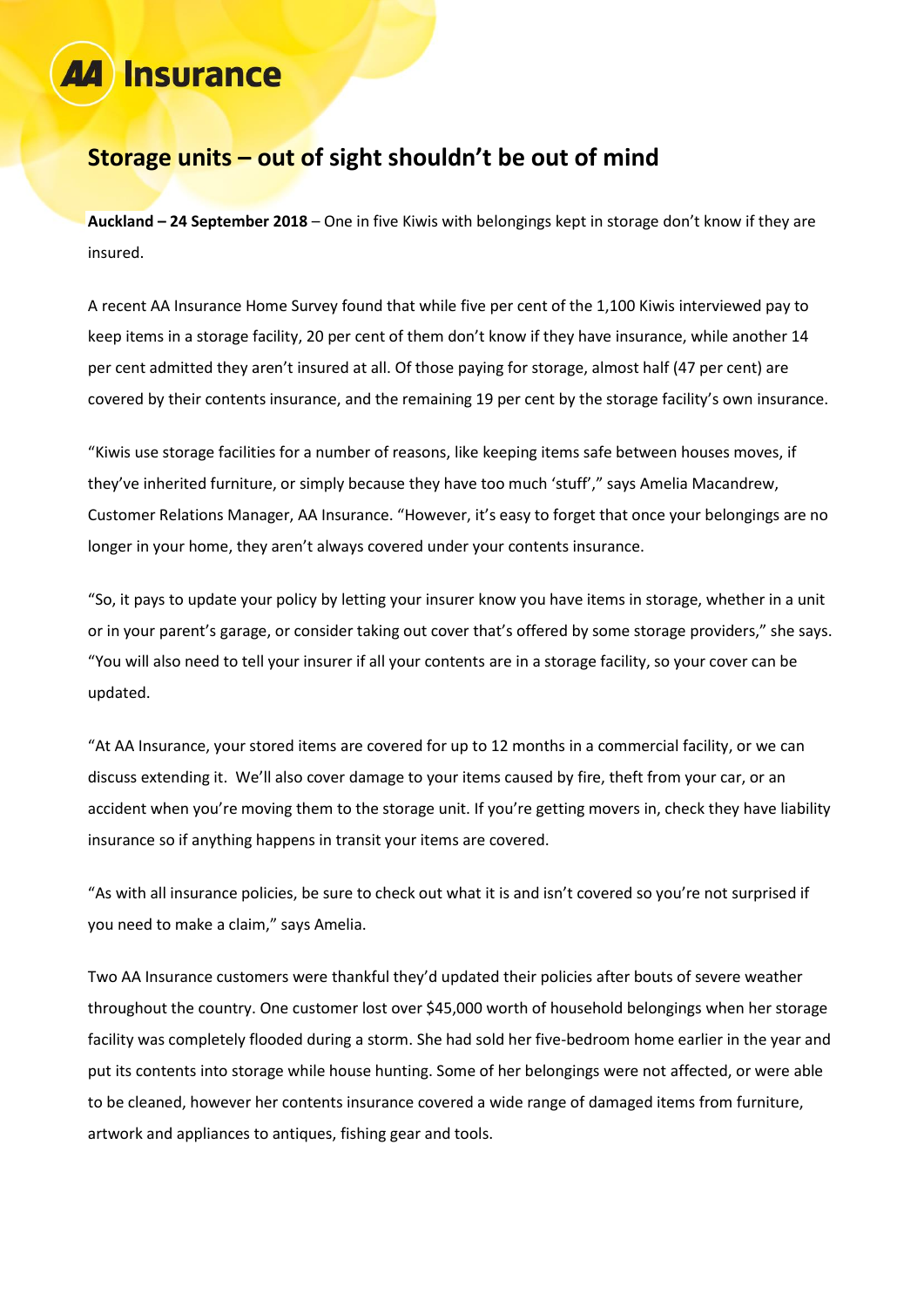## **Insurance**

Flooding also caused irreparable damage to another customer's contents during a separate storm. Up to 60cm of black water, which contained sewage, submerged his belongings that were held in a storage unit, including over 100 household items like soft furnishings, bedding and appliances worth almost \$60,000.

"Our survey shows that furniture and household items are the most common items kept in storage by Kiwis, followed by sports equipment, and tools and equipment. Although, two per cent of respondents aren't sure what they have stored away, and 11 per cent don't know the size of the unit they are paying for," says Amelia. "For these people, out of sight is indeed out of mind."

#### **Statistics from the 2018 AA Insurance Home Survey**

**What do people keep in storage?** Furniture – 67% Household items – 67% Sports equipment – 34% Tools and equipment – 30% Baby/kids gear – 9% Vehicles – 6% Don't know – 2% Other – 13 % (including documents, fabric, art, coin collection and movie props)

#### **How long has it been in storage?**

In the last 12 months – 40% Between 1 to 2 years – 22% Between 2 to 3 years – 9% Between 3 to 5 years – 14% Between 5 to 10 years – 15% More than 10 years  $-1\%$ 

#### **Size of storage unit?**

Small 1.5 x 1.5m – 27% Medium 3 x 3m – 34% Large 6 x 6m – 19% Other – 8% Don't know - 11%